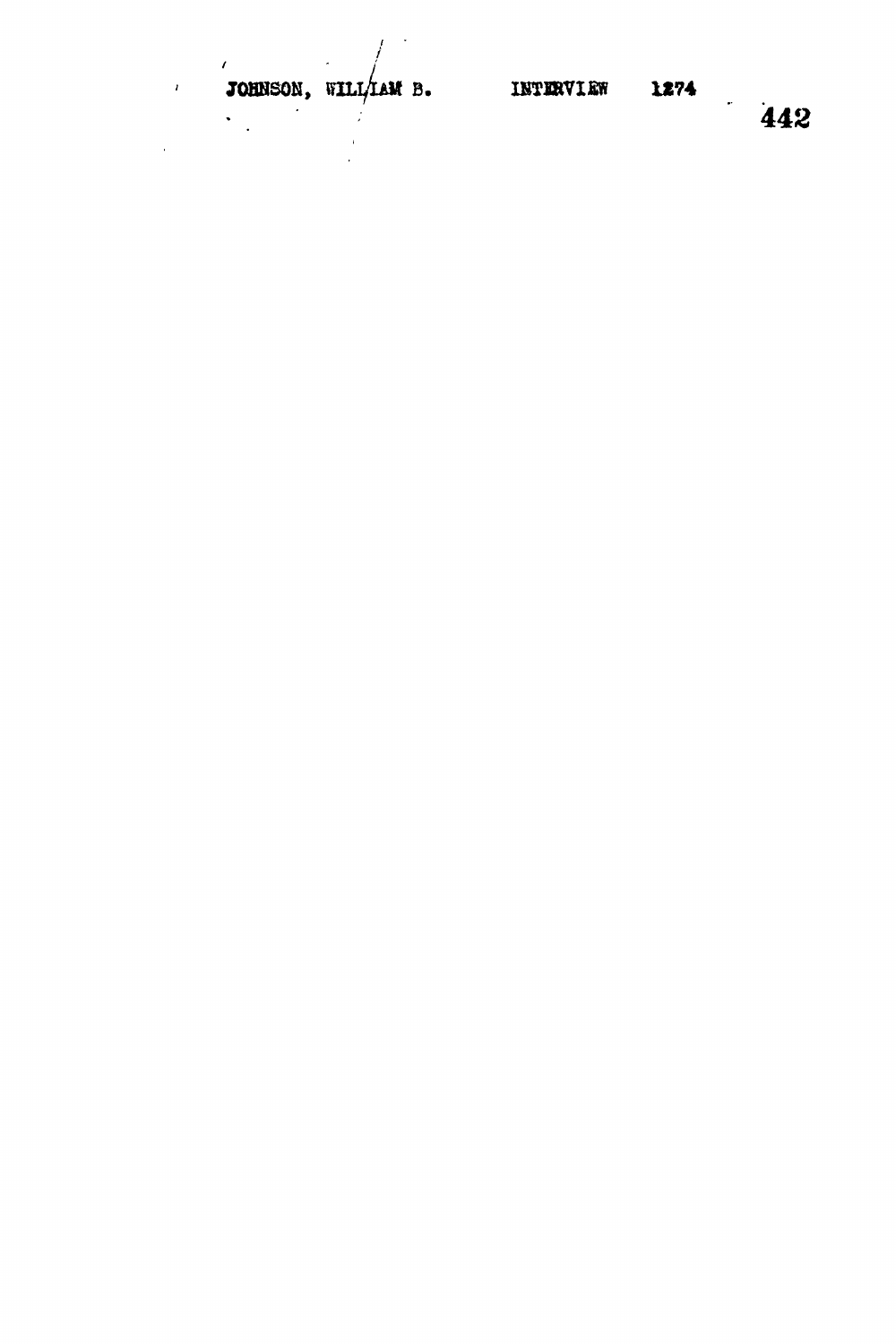|     | JOHNSON, WILLIAN B., INTERMITE<br>Form $A - (S - 149)$<br>BIOGRAPHY FORM<br>WORKS PROGRESS ADMINISTRATION<br>Indian-Pioneer History Project for Oklahoma                                                                                                                  | 443 |
|-----|---------------------------------------------------------------------------------------------------------------------------------------------------------------------------------------------------------------------------------------------------------------------------|-----|
|     | 127.4                                                                                                                                                                                                                                                                     |     |
|     |                                                                                                                                                                                                                                                                           |     |
|     | 193 7                                                                                                                                                                                                                                                                     |     |
| 2.  |                                                                                                                                                                                                                                                                           |     |
| 3.  | Residence address (or location) 117 J Street S.W.                                                                                                                                                                                                                         |     |
|     | 4. DATE OF BIRTH: Month Worth Construction Day 17 Year 1890<br>5. Place of birth __ Mix programs (a) he locaty) hentuchy _________                                                                                                                                        |     |
|     | 6. Name of Father Riphes B. Johnson Place of birth hentucky<br>Other information about father cerchat                                                                                                                                                                     |     |
| 7.7 | Name of Mother Sarah J. Slater * Place of birth Kentucky<br>Other information about mother                                                                                                                                                                                |     |
|     | Notes or complete narrative by the field worker dealing with the life and<br>story of the person interviewed. Refer to Manual for suggested subjects<br>and questions. Continue on blank sheets if necessary and attach firmly to<br>this form. Number of sheets attached |     |

 $\hat{\mathbf{r}}$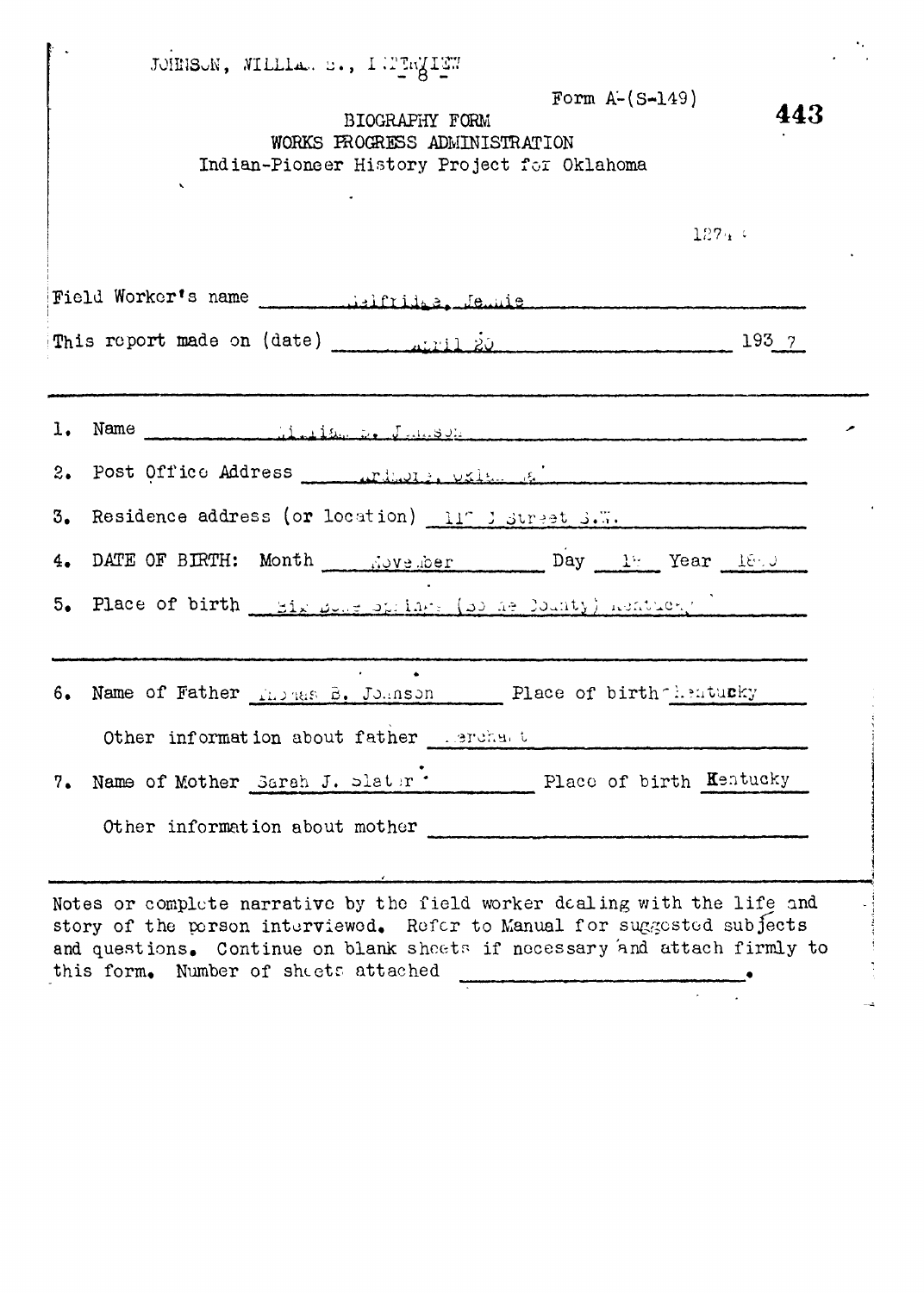**, WILLIAM B., INTERVIEW**

L

**Experiences of 91111am B, Johnson 44 4 Ardaore, Oklahoma,**

I came to Gainsville, Texas, in 1872. At that time Gainsville was the headquarters for the cattlemen of the<sup>\*</sup> southwest, and was a larger trade oanter than it is today. In 1890 I came to Ardmore, Indian Territory. The **population at that time was between three and four hundred. We all went together and made donations for schools and churches. Mike Gorman was chairman of the road and bridge conunittee in the early days, and roads and bridges around Ardmore at that time were a problem, since this was the<sup>4</sup>shipping point for on an average of fifty five thousand\* bales of cotton each year.**

**. My law firm was known aa Johnson, Cruoe and Cruoe, and we had an office located on the corner where the first National Bank is now located. This office was a two room framo structure.**

**Tne first term of Federal Court held in Ardmore was** t **held in the Methodist ohuroh on the corner of B street and Broadway, where a filling station is now located. One morning during this session of court, a young man from Lean walked into my office and told me that he lived at Leon in a one room house, and that he and his wife had attended church a fen Sundays prior to this date. During** their absence a bunch of goats had entered the house,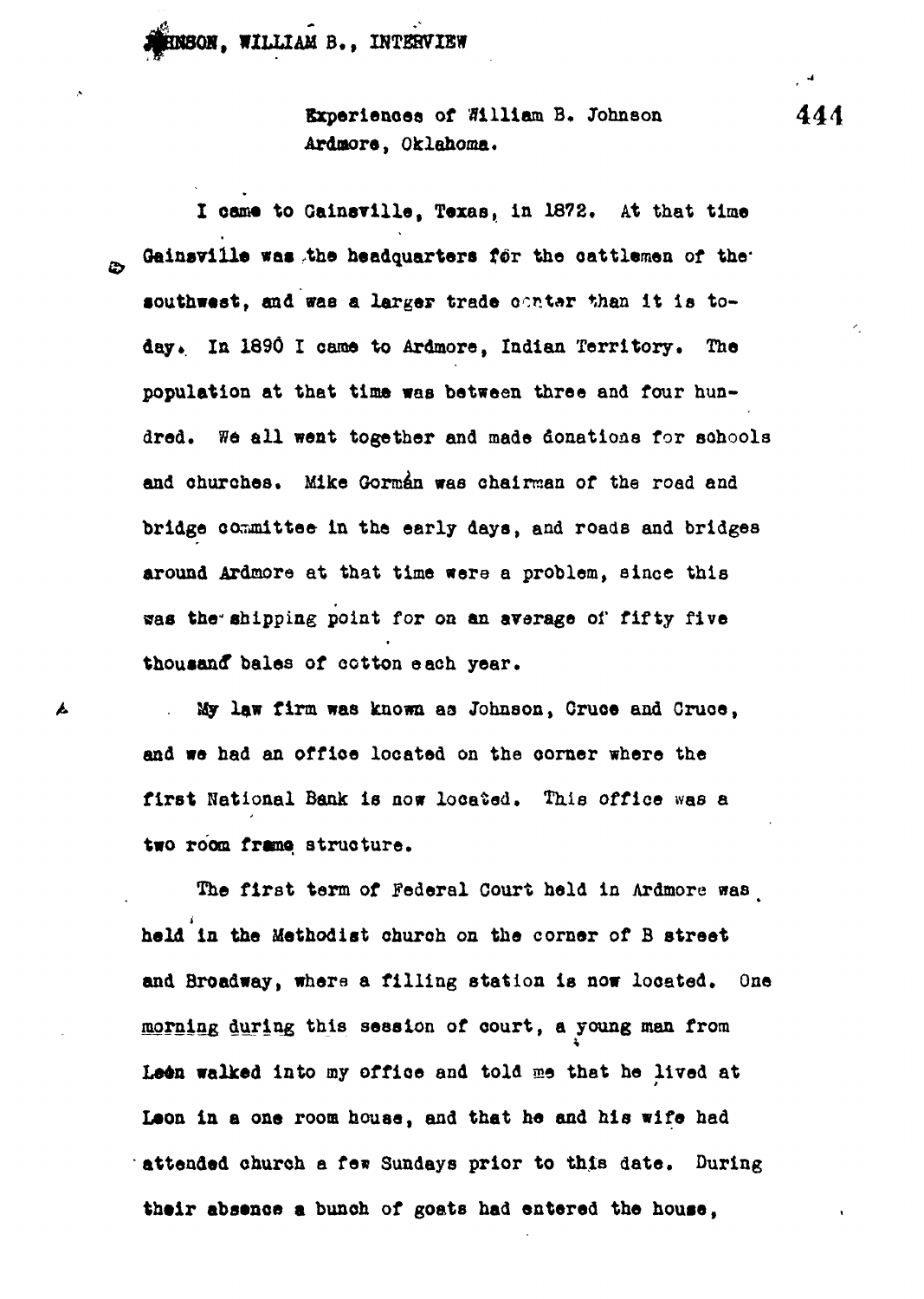**445**

**e**

**chewed up all their clothing and bed clothing, and also** had practically destroyed the furniture. Then they returned from church the young man got his shot-gun and **killed twenty-eight of the goats. The court penalty fur auoh an offenae at that time was double the amount of property destroyed. 'the young man asked me to go with "him to court and plead guilty for him. I tried to tall him that this was unnecessary, siaoe he could plead gaily for himself. He fitill insisted so I went with him to court. When the case was called I got up and told the Judge that the man wished to plead guilty. The judge asked me if I knes anything about the case. I told him what I knew. He said the young man shouldn't have pled guilty, but 8ince,he had it would be necessary to fine him, so he fined him one dollar and remitted the cost.** The young man was so excited, that he ran to me and started to give me the dollar. I told him to keep the **dollar and give it to the Judge, although I knew the Judge did not intend for him to ay the fine. I met this young fellow ten years fego in Chickasha. He was serving on the jury there at the time, and he walked up and asked me if I still remembered the goats.**

**In 1896 I was appointed General Attorney for the**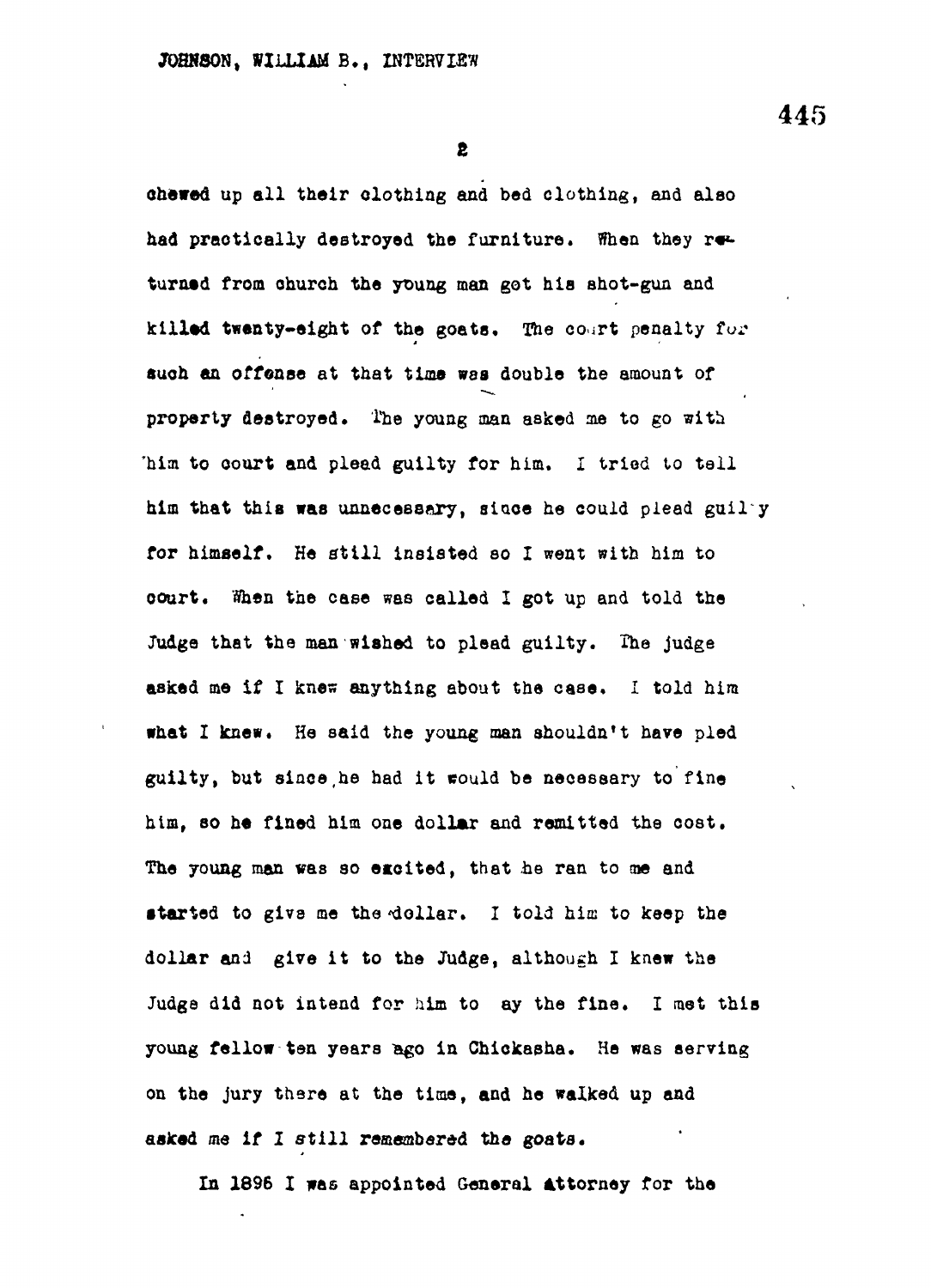**appointed and we had two Judges.**

3

**Qhlokasaws, and served for them until 1698, It was dur**ing this time that they made treaties with the *Yississip*-**\$1 Cnootaws, agreeing that the Choctare might allot land in the Chiokasaw Nation. -**

**I was appointed Federal Diatrict Attorney in October, 1897, and served until Jenuary, 1906. I dii not apply for re-appointment. When I first went into office, we** were holding court at Ardmore, Pauls Valley, and Purcell. Rock Island, and Ada on the Frisco. Judge Hosea Townsend **Rock 1aland, and Ada on the Frisco, Judge Hosea Townsend** was the first Federal Judge appointed for the District **«earth Federal Judge approximation** and he was appointed in 1897. J. T. Dickerson was later appointed and we had two Judges.

. Later two clerks and three assistants worked under me. **Later two clerks and three assistants worked under me.** During the first four years I served as Federal Attorney **During the first four years I served as Federal Attorney** there were four hundred forty four men convicted. During. **there were four hundred forty four men oonvioted. During .** the next four years I convicted eight hundred men. I presecuted Frank and Al Jennings and the O'Malley brothers **pro»Mtt%e4 Frank and Al Jennings and the O'Malley brothers** at Ada. They had robbed a Rock Island train. I convicted **at on the coldest Friday of February 9, 1899. The thermometer Al On the coldest Friday of February 9, 1899. The thermometer** stood at twelve degrees here at Ardmore, and fourteen degrees at Chickasha. Al Jennings was sent to the Fed-

**degrees at Chiokaaha. Al Jennings was sent to the Fed-**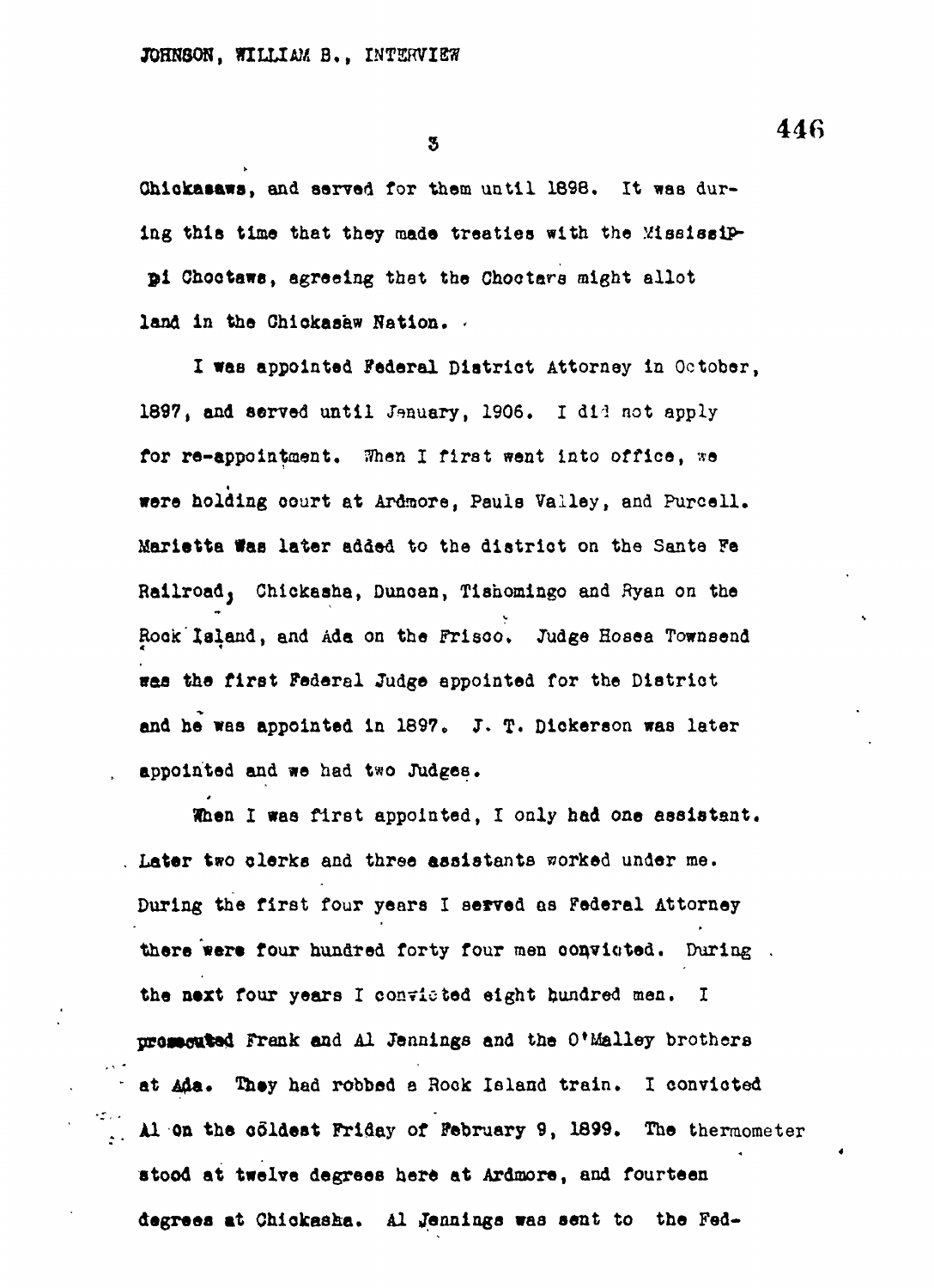**tral Penitentiary at Columbus, Ohio, for life. The others later pled guilty and received Federal sentences. There wae only one man hanged during my term of office, and he was a negro. There were several sentenced to be hanged, but the President always changed the sentenoe to life, imprisonment.**

**<?e never had any trouble with the Choctawa and Chickaaaws, and it was very seldom that one of them, had a case in oourt.**

**The Mississippi Chootaws were moved to the Chiokasaw Nation in 1902. Moat of them were unloaded at the •tone building in east Ardmore. They were brought here by white men who had contracts providing that the white man would get a certain percentage of the three hundred twenty acrea of land (allotted to the Choctaws ) in payment for their removal here. A lot of these white men later brought suit against the Chootaws to oollect claims, Senator Owene argued the oase in the Circuit Court of Claims.**

**I still represent the Chootaws as tpeoial representative of legations, before the"United States Court of Claims, and the United States Supreme Court.**

**I was one of the original stockholders of the Rod**